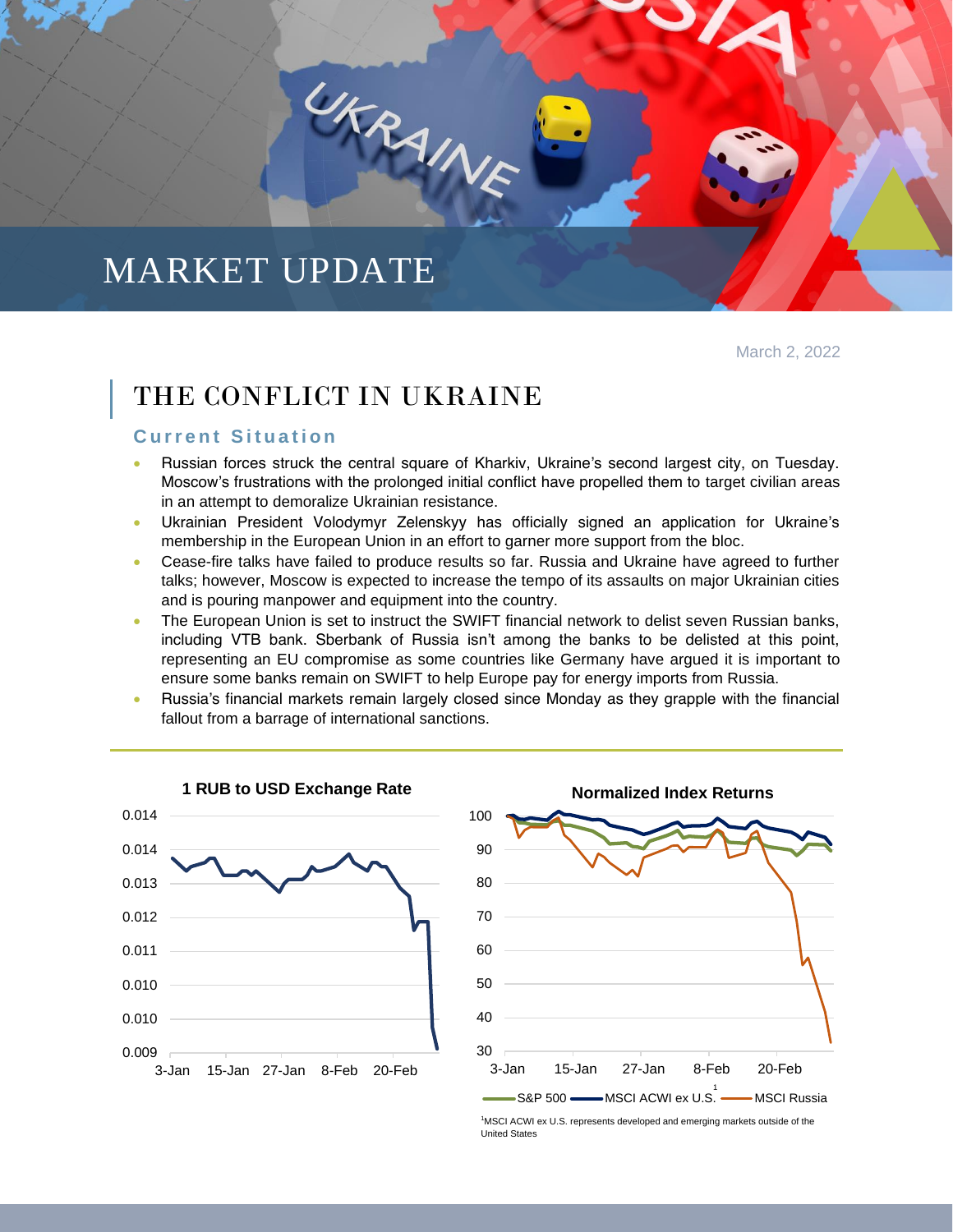## **What is Driving Volatility?**

Vladimir Putin ordered an invasion of Ukraine after a months-long buildup of Russian forces along Ukrainian borders. The invasion was launched along three fronts: from the South through Crimea, from the North through Belarus, and from the East directly through Russia. There are reports of pockets of successful resistance from the Ukrainian military, but it is largely believed that the conflict will end with a Russian victory. Mr. Putin is primarily motivated by preventing the expansion of NATO into Ukraine which would place strike weapons along Russian borders. Additionally, taking over Ukraine has long been part of Mr. Putin's ambition to redeem the humiliation of the collapse of the Soviet Union. To that end, he plans to topple the current Ukrainian regime in Kiev and install a puppet government. In doing so, Mr. Putin has sacrificed all relations with the West, severely weakened Russia's future economic prospects, and taken steps to making Russia an international pariah.

#### **The Western Response**

The Western response was largely expected, focusing on sanctions that seek to cripple Russia's economic and military capabilities. The actions being taken by the U.S. are targeting large state-owned enterprises, Russian oligarchs, and exports of critical military and aerospace technology to Russia. The European Union and U.K. have announced similar sanctions aimed at stifling Russia's economy. How the Western response develops from here will be the key to how systemic this conflict becomes. While the announced sanctions are damaging, they stopped short of explicit sanctions on the Russian energy sector and removing Russia from the SWIFT global interbank payments system. These two sanctions are probably being held as cards to be played in the event of further escalation, as they are likely to provoke a Russian response. Europe has become largely dependent on Russian oil exports as they have aggressively cut domestic oil production in their quest to shift to alternative energy. By sanctioning the Russian energy sector, oil prices will increase meaningfully, and Western politicians will have to answer to constituents that have already been dealing with record-high inflation. A removal from the SWIFT system could provoke Russia to cut its own oil production numbers, sending oil prices higher and creating dissent in Western nations. The delicacy being taken in rolling out sanctions demonstrates the diplomatic dynamic of dealing with the irrational, immoral, autocratic nuclear powers of the East.

#### **Investment Implications**

In reaction to the news of the invasion global stocks tumbled, while havens and commodities surged. The flight to safety saw the 10-year U.S. Treasury yield touch 1.9% and gold hit its highest level since early 2021. The dollar jumped while the Euro retreated. In the nearterm we expect more volatile markets as the situation remains in flux. The immediate impacts are on food and energy prices, which will feed into higher inflation and slower economic growth. It is more likely now that inflation will peak later in 2022 than previously expected as this conflict exacerbates global supply shocks. The combination of higher inflation and slower economic growth puts the Fed in a difficult decision with respect to rate hikes. On the one hand, current inflation levels necessitate some degree of policy normalization. However, they will be hesitant to tighten aggressively into a slowing growth dynamic. In our opinion, the Fed will hike at their March meeting but the likelihood of a 50 basis point hike is dwindling quickly. Overall, this shouldn't derail the economic expansion this year if the conflict remains contained to non-NATO countries. As markets navigate the situation, they should eventually discover a new equilibrium in this tense geopolitical environment.